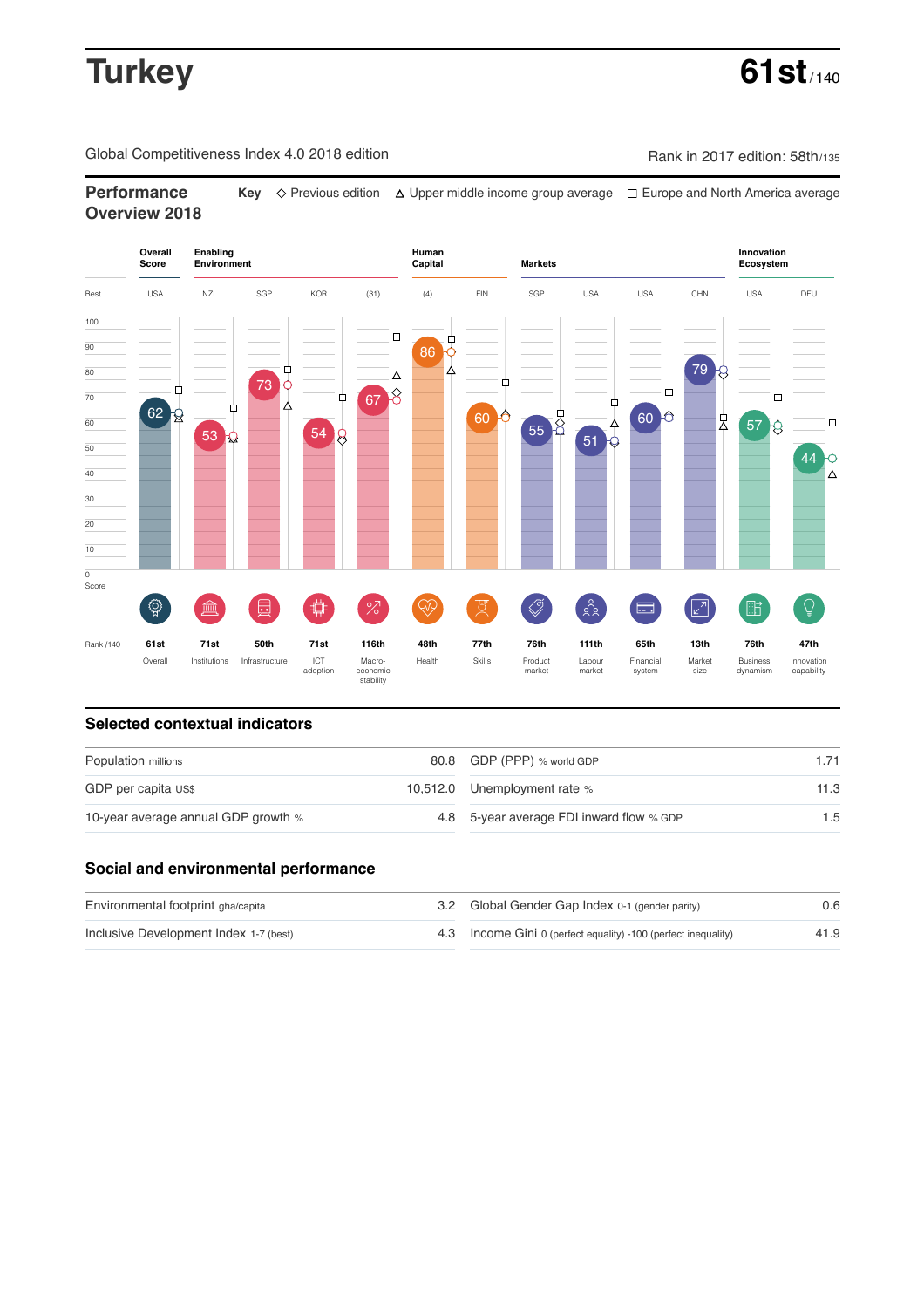## **Turkey 61st**/140

| <b>Index Component</b>                                                   | Value                    | Score *         | Rank/140 | <b>Best Performer</b>       |
|--------------------------------------------------------------------------|--------------------------|-----------------|----------|-----------------------------|
| 寙<br>Pillar 1: Institutions 0-100 (best)                                 | Ĭ.                       | 52.9 ↑          | 71       | <b>New Zealand</b>          |
| 1.01 Organized crime 1-7 (best)                                          | 4.4                      | 57.2 ↓          | 91       | Finland                     |
| 1.02 Homicide rate /100,000 pop.                                         | 4.3                      | $87.1 =$        | 83       | Multiple (9)                |
| 1.03 Terrorism incidence 0 (very high) -100 (no incidence)               | 42.5                     | 42.5 ↑          | 134      | Multiple (24)               |
| 1.04 Reliability of police services 1-7 (best)                           | 4.1                      | 51.7 ↓          | 90       | Finland                     |
| 1.05 Social capital 0-100 (high)                                         | 48.2                     | 48.2 ↑          | 92       | Australia                   |
| 1.06 Budget transparency 0-100 (best)                                    | 88.5                     | $88.5 =$        | 8        | Multiple (2)                |
| 1.07 Judicial independence 1-7 (best)                                    | 2.8                      | 30.7 $\sqrt{ }$ | 111      | Finland                     |
| 1.08 Efficiency of legal framework in challenging regulations 1-7 (best) | 2.7                      | 27.9 ↓          | 109      | Finland                     |
| 1.09 Freedom of the press 0-100 (worst)                                  | 53.5                     | 46.5 $\sqrt{ }$ | 129      | Norway                      |
| 1.10 Burden of government regulation 1-7 (best)                          | 3.3                      | 39.0 $\sqrt{ }$ | 74       | Singapore                   |
| 1.11 Efficiency of legal framework in settling disputes 1-7 (best)       | 3.3                      | 38.1 个          | 90       | Singapore                   |
| 1.12 E-Participation Index 0-1 (best)                                    | 0.86                     | 86.0 个          | 36       | Multiple (3)                |
| 1.13 Future orientation of government 1-7 (best)                         | 3.8                      | 46.9 ↓          | 64       | Singapore                   |
| 1.14 Incidence of corruption 0-100 (best)                                | 40.0                     | 40.0 ↓          | 69       | New Zealand                 |
| 1.15 Property rights 1-7 (best)                                          | 4.0                      | 49.3 $\sqrt{ }$ | 96       | Finland                     |
| 1.16 Intellectual property protection 1-7 (best)                         | 3.7                      | 45.8 ↑          | 94       | Finland                     |
| 1.17 Quality of land administration 0-30 (best)                          | 21.5                     | $71.7 =$        | 39       | Singapore                   |
| 1.18 Strength of auditing and reporting standards 1-7 (best)             | 4.2                      | 54.0 ↓          | 93       | Finland                     |
| 1.19 Conflict of interest regulation 0-10 (best)                         | 6.7                      | $67.0 =$        | 32       | Multiple (2)                |
| 1.20 Shareholder governance 0-10 (best)                                  | 7.7                      | $77.0 =$        | 10       | Kazakhstan                  |
| 員<br>Pillar 2: Infrastructure 0-100 (best)                               | ÷,                       | 72.6 ↓          | 50       | Singapore                   |
| 2.01 Road connectivity index 0-100 (best)                                | 80.9                     | $80.9 =$        | 27       | <b>United States</b>        |
| 2.02 Quality of roads 1-7 (best)                                         | 4.9                      | 65.4 $\sqrt{ }$ | 33       | Singapore                   |
| 2.03 Railroad density km of roads/square km                              | 12.9                     | $32.2 =$        | 51       | Multiple (20)               |
| 2.04 Efficiency of train services 1-7 (best)                             | 3.3                      | 38.0 ↑          | 66       | Switzerland                 |
| 2.05 Airport connectivity score                                          | 558,459.0                | 94.9 $\sqrt{ }$ | 14       | Multiple (8)                |
| 2.06 Efficiency of air transport services 1-7 (best)                     | 5.3                      | 71.0 ↓          | 35       | Singapore                   |
| 2.07 Liner Shipping Connectivity Index 0-157.1 (best)                    | 57.2                     | 57.2 ↑          | 22       | Multiple (4)                |
| 2.08 Efficiency of seaport services 1-7 (best)                           | 4.5                      | 58.4 ↑          | 50       | Singapore                   |
| 2.09 Electrification rate % pop.                                         | 100.0                    | $100.0 =$       | 1        | Multiple (66)               |
| 2.10 Electric power transmission and distribution losses % output        | 13.7                     | 89.8 个          | 89       | Multiple (9)                |
| 2.11 Exposure to unsafe drinking water % pop.                            | 17.0                     | $84.7 =$        | 86       | Multiple (23)               |
| 2.12 Reliability of water supply 1-7 (best)                              | 4.4                      | 57.5 ↓          | 84       | Switzerland                 |
| O<br>Pillar 3: ICT adoption 0-100 (best)                                 |                          | $53.5$ ^        | 71       | Korea, Rep.                 |
| 3.01 Mobile-cellular telephone subscriptions /100 pop.                   | 96.4                     | 80.3 个          | 104      | Multiple (68)               |
| 3.02 Mobile-broadband subscriptions /100 pop.                            | 70.5                     | n/a             | 64       | <b>United Arab Emirates</b> |
| 3.03 Fixed-broadband Internet subscriptions /100 pop.                    | 14.8                     | 29.5 ↑          | 58       | Switzerland                 |
| 3.04 Fibre Internet subscriptions /100 pop.                              | 2.4                      | n/a             | 43       | Korea, Rep.                 |
| 3.05 Internet users % pop.                                               | 58.3                     | 58.3 ↑          | 72       | Iceland                     |
| ℅<br>Pillar 4: Macroeconomic stability 0-100 (best)                      | $\overline{\phantom{a}}$ | 67.4 ↓          | 116      | Multiple (31)               |
| 4.01 Inflation annual % change                                           | 9.5                      | 84.8 ↓          | 121      | Multiple (74)               |
| 4.02 Debt dynamics 0-100 (best)                                          | 49.9                     | 49.9 ↑          | 79       | Multiple (36)               |
| Qÿ<br>Pillar 5: Health 0-100 (best)                                      | ÷                        | 86.2 ↑          | 48       | Multiple (4)                |
| 5.01 Healthy life expectancy years                                       | 67.6                     | 86.2 ↑          | 47       | Multiple (4)                |
| 섯<br>Pillar 6: Skills 0-100 (best)                                       | -                        | 60.5 $\sqrt{ }$ | 77       | Finland                     |
| 6.01 Mean years of schooling Years                                       | 8.1                      | $53.9 =$        | 90       | Finland                     |
| 6.02 Extent of staff training 1-7 (best)                                 | 3.5                      | 41.7 ↓          | 107      | Switzerland                 |
| 6.03 Quality of vocational training 1-7 (best)                           | 3.1                      | 34.8 $\sqrt{ }$ | 132      | Switzerland                 |
| 6.04 Skillset of graduates 1-7 (best)                                    | 3.7                      | 45.1 ↑          | 94       | Switzerland                 |
| 6.05 Digital skills among population 1-7 (best)                          | 3.4                      | 39.7            | 118      | Sweden                      |
| 6.06 Ease of finding skilled employees 1-7 (best)                        | 3.5                      | 40.9 ↓          | 117      | <b>United States</b>        |
| 6.07 School life expectancy Years                                        | 17.4                     | $96.4 =$        | 14       | Multiple (9)                |
| 6.08 Critical thinking in teaching 1-7 (best)                            | 2.4                      | 23.1 ↑          | 133      | <b>United States</b>        |
| 6.09 Pupil-to-teacher ratio in primary education Ratio                   | 18.4                     | $79.0 =$        | 71       | Multiple (6)                |